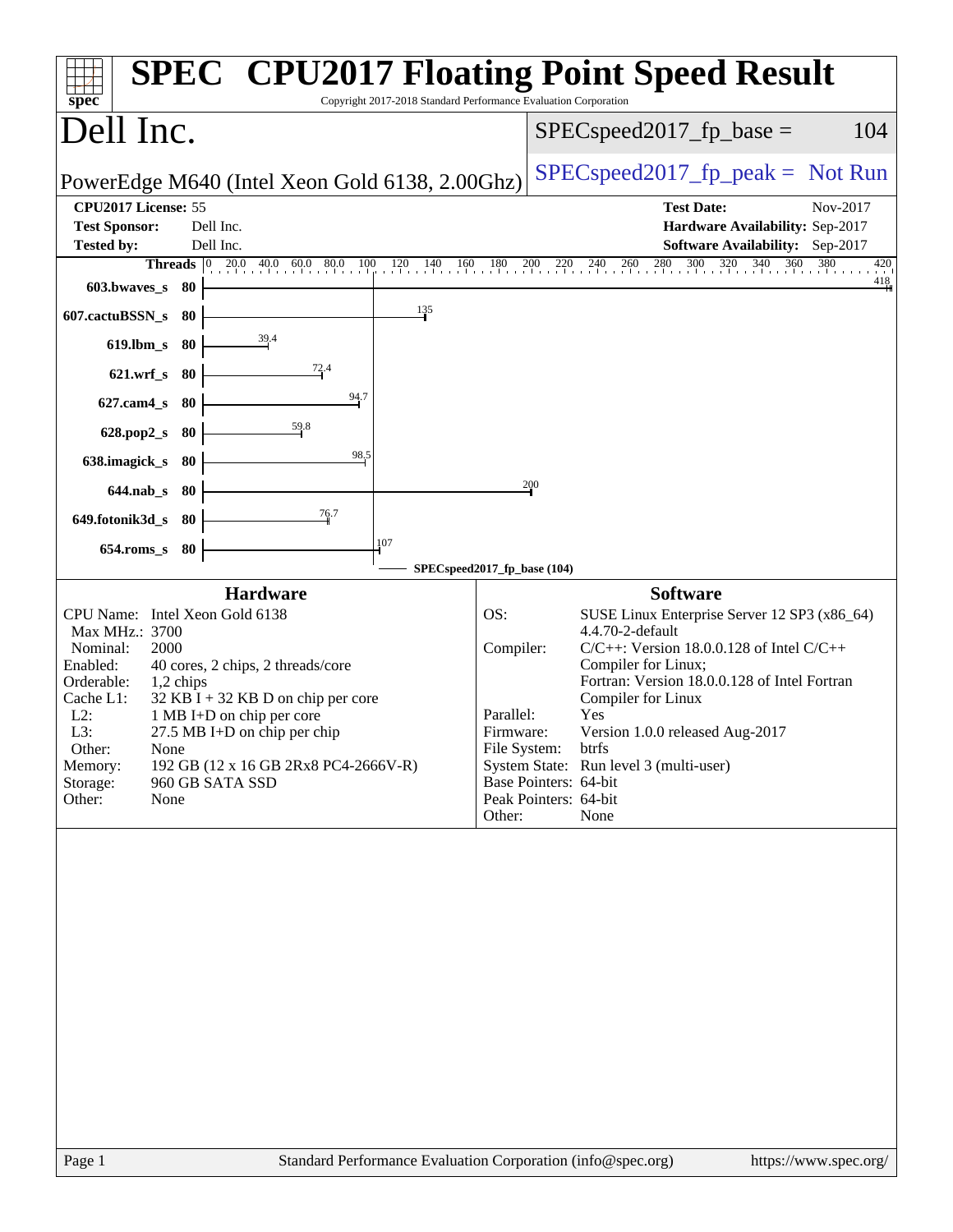### **[spec](http://www.spec.org/) [SPEC CPU2017 Floating Point Speed Result](http://www.spec.org/auto/cpu2017/Docs/result-fields.html#SPECCPU2017FloatingPointSpeedResult)** Copyright 2017-2018 Standard Performance Evaluation Corporation Dell Inc. PowerEdge M640 (Intel Xeon Gold 6138, 2.00Ghz)  $SPEC speed2017_f$  = peak = Not Run  $SPEC speed2017_fp\_base = 104$ **[CPU2017 License:](http://www.spec.org/auto/cpu2017/Docs/result-fields.html#CPU2017License)** 55 **[Test Date:](http://www.spec.org/auto/cpu2017/Docs/result-fields.html#TestDate)** Nov-2017 **[Test Sponsor:](http://www.spec.org/auto/cpu2017/Docs/result-fields.html#TestSponsor)** Dell Inc. **[Hardware Availability:](http://www.spec.org/auto/cpu2017/Docs/result-fields.html#HardwareAvailability)** Sep-2017 **[Tested by:](http://www.spec.org/auto/cpu2017/Docs/result-fields.html#Testedby)** Dell Inc. **[Software Availability:](http://www.spec.org/auto/cpu2017/Docs/result-fields.html#SoftwareAvailability)** Sep-2017 **[Results Table](http://www.spec.org/auto/cpu2017/Docs/result-fields.html#ResultsTable) [Benchmark](http://www.spec.org/auto/cpu2017/Docs/result-fields.html#Benchmark) [Threads](http://www.spec.org/auto/cpu2017/Docs/result-fields.html#Threads) [Seconds](http://www.spec.org/auto/cpu2017/Docs/result-fields.html#Seconds) [Ratio](http://www.spec.org/auto/cpu2017/Docs/result-fields.html#Ratio) [Seconds](http://www.spec.org/auto/cpu2017/Docs/result-fields.html#Seconds) [Ratio](http://www.spec.org/auto/cpu2017/Docs/result-fields.html#Ratio) [Seconds](http://www.spec.org/auto/cpu2017/Docs/result-fields.html#Seconds) [Ratio](http://www.spec.org/auto/cpu2017/Docs/result-fields.html#Ratio) Base [Threads](http://www.spec.org/auto/cpu2017/Docs/result-fields.html#Threads) [Seconds](http://www.spec.org/auto/cpu2017/Docs/result-fields.html#Seconds) [Ratio](http://www.spec.org/auto/cpu2017/Docs/result-fields.html#Ratio) [Seconds](http://www.spec.org/auto/cpu2017/Docs/result-fields.html#Seconds) [Ratio](http://www.spec.org/auto/cpu2017/Docs/result-fields.html#Ratio) [Seconds](http://www.spec.org/auto/cpu2017/Docs/result-fields.html#Seconds) [Ratio](http://www.spec.org/auto/cpu2017/Docs/result-fields.html#Ratio) Peak** [603.bwaves\\_s](http://www.spec.org/auto/cpu2017/Docs/benchmarks/603.bwaves_s.html) 80 141 419 **[141](http://www.spec.org/auto/cpu2017/Docs/result-fields.html#Median) [418](http://www.spec.org/auto/cpu2017/Docs/result-fields.html#Median)** 142 416 [607.cactuBSSN\\_s](http://www.spec.org/auto/cpu2017/Docs/benchmarks/607.cactuBSSN_s.html) 80 **[123](http://www.spec.org/auto/cpu2017/Docs/result-fields.html#Median) [135](http://www.spec.org/auto/cpu2017/Docs/result-fields.html#Median)** 123 136 124 135 [619.lbm\\_s](http://www.spec.org/auto/cpu2017/Docs/benchmarks/619.lbm_s.html) 80 133 39.3 132 39.6 **[133](http://www.spec.org/auto/cpu2017/Docs/result-fields.html#Median) [39.4](http://www.spec.org/auto/cpu2017/Docs/result-fields.html#Median)** [621.wrf\\_s](http://www.spec.org/auto/cpu2017/Docs/benchmarks/621.wrf_s.html) 80 **[183](http://www.spec.org/auto/cpu2017/Docs/result-fields.html#Median) [72.4](http://www.spec.org/auto/cpu2017/Docs/result-fields.html#Median)** 184 72.0 182 72.6 [627.cam4\\_s](http://www.spec.org/auto/cpu2017/Docs/benchmarks/627.cam4_s.html) 80 93.8 94.5 93.4 94.9 **[93.5](http://www.spec.org/auto/cpu2017/Docs/result-fields.html#Median) [94.7](http://www.spec.org/auto/cpu2017/Docs/result-fields.html#Median)** [628.pop2\\_s](http://www.spec.org/auto/cpu2017/Docs/benchmarks/628.pop2_s.html) 80 **[198](http://www.spec.org/auto/cpu2017/Docs/result-fields.html#Median) [59.8](http://www.spec.org/auto/cpu2017/Docs/result-fields.html#Median)** 198 59.9 199 59.5 [638.imagick\\_s](http://www.spec.org/auto/cpu2017/Docs/benchmarks/638.imagick_s.html) 80 146 98.5 **[147](http://www.spec.org/auto/cpu2017/Docs/result-fields.html#Median) [98.5](http://www.spec.org/auto/cpu2017/Docs/result-fields.html#Median)** 147 98.4 [644.nab\\_s](http://www.spec.org/auto/cpu2017/Docs/benchmarks/644.nab_s.html) 80 87.4 200 87.7 199 **[87.5](http://www.spec.org/auto/cpu2017/Docs/result-fields.html#Median) [200](http://www.spec.org/auto/cpu2017/Docs/result-fields.html#Median)** [649.fotonik3d\\_s](http://www.spec.org/auto/cpu2017/Docs/benchmarks/649.fotonik3d_s.html) 80 120 75.7 **[119](http://www.spec.org/auto/cpu2017/Docs/result-fields.html#Median) [76.7](http://www.spec.org/auto/cpu2017/Docs/result-fields.html#Median)** 119 76.7 [654.roms\\_s](http://www.spec.org/auto/cpu2017/Docs/benchmarks/654.roms_s.html) 80 146 108 147 107 **[147](http://www.spec.org/auto/cpu2017/Docs/result-fields.html#Median) [107](http://www.spec.org/auto/cpu2017/Docs/result-fields.html#Median) [SPECspeed2017\\_fp\\_base =](http://www.spec.org/auto/cpu2017/Docs/result-fields.html#SPECspeed2017fpbase) 104 [SPECspeed2017\\_fp\\_peak =](http://www.spec.org/auto/cpu2017/Docs/result-fields.html#SPECspeed2017fppeak) Not Run** Results appear in the [order in which they were run.](http://www.spec.org/auto/cpu2017/Docs/result-fields.html#RunOrder) Bold underlined text [indicates a median measurement](http://www.spec.org/auto/cpu2017/Docs/result-fields.html#Median). **[Operating System Notes](http://www.spec.org/auto/cpu2017/Docs/result-fields.html#OperatingSystemNotes)** Stack size set to unlimited using "ulimit -s unlimited"

### **[General Notes](http://www.spec.org/auto/cpu2017/Docs/result-fields.html#GeneralNotes)**

Environment variables set by runcpu before the start of the run: KMP\_AFFINITY = "granularity=fine,compact" LD\_LIBRARY\_PATH = "/root/cpu2017/lib/ia32:/root/cpu2017/lib/intel64:/root/cpu2017/je5.0.1-32:/root/cpu2017/je5.0.1-64" OMP\_STACKSIZE = "192M"

 Binaries compiled on a system with 1x Intel Core i7-4790 CPU + 32GB RAM memory using Redhat Enterprise Linux 7.4 Transparent Huge Pages enabled by default Prior to runcpu invocation Filesystem page cache synced and cleared with: sync; echo 3> /proc/sys/vm/drop\_caches

No: The test sponsor attests, as of date of publication, that CVE-2017-5754 (Meltdown) is mitigated in the system as tested and documented. No: The test sponsor attests, as of date of publication, that CVE-2017-5753 (Spectre variant 1) is mitigated in the system as tested and documented. No: The test sponsor attests, as of date of publication, that CVE-2017-5715 (Spectre variant 2) is mitigated in the system as tested and documented.

This benchmark result is intended to provide perspective on past performance using the historical hardware and/or software described on this result page.

**(Continued on next page)**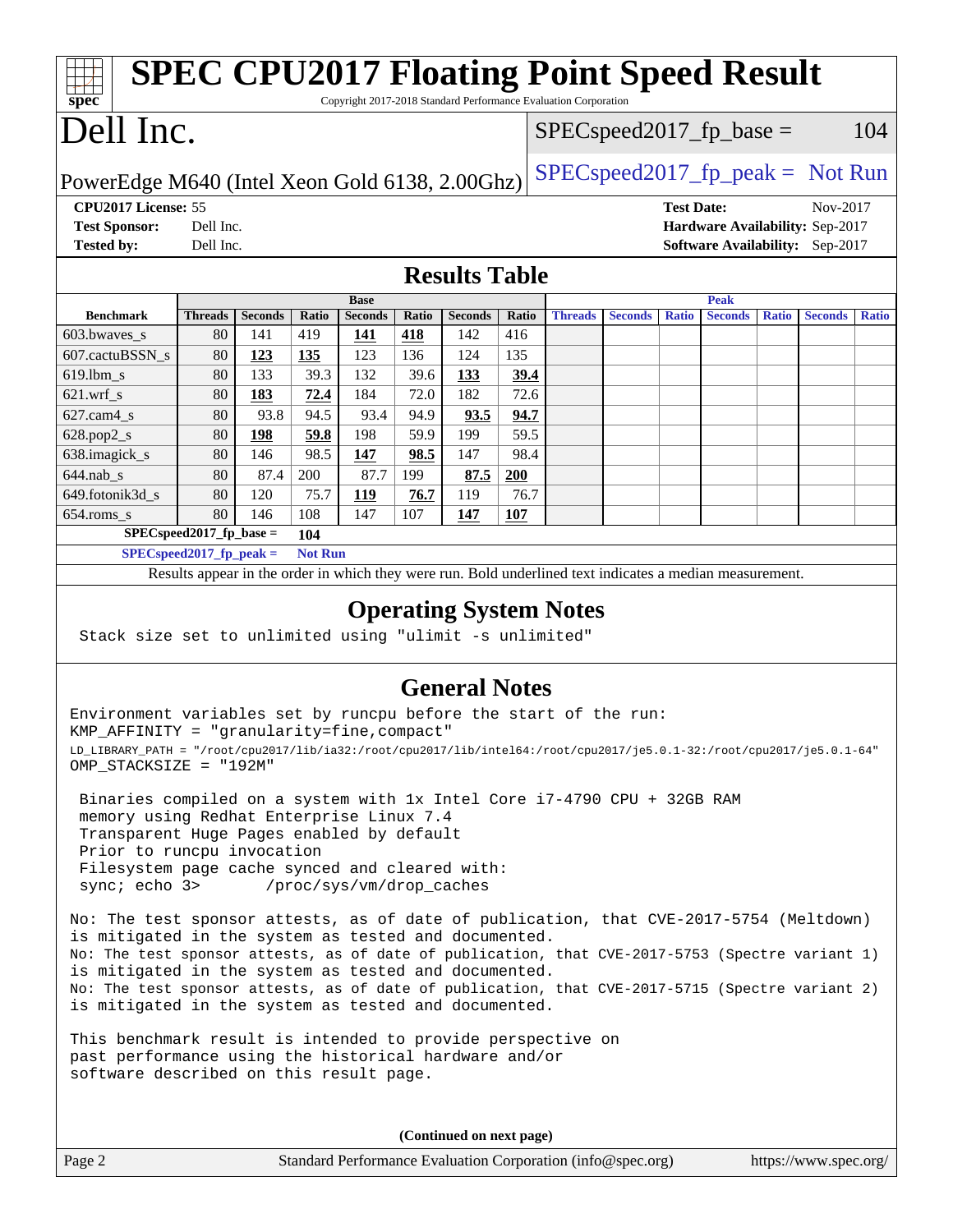| <b>SPEC CPU2017 Floating Point Speed Result</b><br>Copyright 2017-2018 Standard Performance Evaluation Corporation<br>$spec^*$                                                                                                                                                                                                                                                                                                                                                                                                                                                                                                                                                                                                                                                                                                                                                                                                                                                                                                                                                                                                                                                                                                                                                                                                                            |                                                                                                     |
|-----------------------------------------------------------------------------------------------------------------------------------------------------------------------------------------------------------------------------------------------------------------------------------------------------------------------------------------------------------------------------------------------------------------------------------------------------------------------------------------------------------------------------------------------------------------------------------------------------------------------------------------------------------------------------------------------------------------------------------------------------------------------------------------------------------------------------------------------------------------------------------------------------------------------------------------------------------------------------------------------------------------------------------------------------------------------------------------------------------------------------------------------------------------------------------------------------------------------------------------------------------------------------------------------------------------------------------------------------------|-----------------------------------------------------------------------------------------------------|
| Dell Inc.                                                                                                                                                                                                                                                                                                                                                                                                                                                                                                                                                                                                                                                                                                                                                                                                                                                                                                                                                                                                                                                                                                                                                                                                                                                                                                                                                 | 104<br>$SPEC speed2017fp base =$                                                                    |
| PowerEdge M640 (Intel Xeon Gold 6138, 2.00Ghz)                                                                                                                                                                                                                                                                                                                                                                                                                                                                                                                                                                                                                                                                                                                                                                                                                                                                                                                                                                                                                                                                                                                                                                                                                                                                                                            | $SPEC speed2017fr peak = Not Run$                                                                   |
| CPU2017 License: 55<br><b>Test Sponsor:</b><br>Dell Inc.<br><b>Tested by:</b><br>Dell Inc.                                                                                                                                                                                                                                                                                                                                                                                                                                                                                                                                                                                                                                                                                                                                                                                                                                                                                                                                                                                                                                                                                                                                                                                                                                                                | <b>Test Date:</b><br>Nov-2017<br>Hardware Availability: Sep-2017<br>Software Availability: Sep-2017 |
| <b>General Notes (Continued)</b>                                                                                                                                                                                                                                                                                                                                                                                                                                                                                                                                                                                                                                                                                                                                                                                                                                                                                                                                                                                                                                                                                                                                                                                                                                                                                                                          |                                                                                                     |
| The system as described on this result page was formerly<br>generally available. At the time of this publication, it may<br>not be shipping, and/or may not be supported, and/or may fail<br>to meet other tests of General Availability described in the<br>SPEC OSG Policy document, http://www.spec.org/osg/policy.html<br>This measured result may not be representative of the result<br>that would be measured were this benchmark run with hardware<br>and software available as of the publication date.                                                                                                                                                                                                                                                                                                                                                                                                                                                                                                                                                                                                                                                                                                                                                                                                                                          |                                                                                                     |
| <b>Platform Notes</b><br>BIOS settings:<br>Virtualization Technology disabled<br>System Profile set to Custom<br>CPU Power Management set to Maximum Performance<br>Memory Frequency set to Maximum Performance<br>Turbo Boost enabled<br>C States disabled<br>Memory Patrol Scrub disabled<br>PCI ASPM L1 Link Power Management disabled<br>Sysinfo program /root/cpu2017/bin/sysinfo<br>Rev: r5797 of 2017-06-14 96c45e4568ad54c135fd618bcc091c0f<br>running on linux-8d7c Sat Nov 4 05:07:23 2017<br>SUT (System Under Test) info as seen by some common utilities.<br>For more information on this section, see<br>https://www.spec.org/cpu2017/Docs/config.html#sysinfo<br>From /proc/cpuinfo<br>model name : Intel(R) Xeon(R) Gold 6138 CPU @ 2.00GHz<br>"physical id"s (chips)<br>$2^{\circ}$<br>80 "processors"<br>cores, siblings (Caution: counting these is hw and system dependent. The following<br>excerpts from /proc/cpuinfo might not be reliable. Use with caution.)<br>cpu cores : 20<br>siblings : 40<br>physical 0: cores 0 1 2 3 4 8 9 10 11 12 16 17 18 19 20 24 25 26 27 28<br>physical 1: cores 0 1 2 3 4 8 9 10 11 12 16 17 18 19 20 24 25 26 27 28<br>From 1scpu:<br>Architecture:<br>x86_64<br>$32$ -bit, $64$ -bit<br>$CPU$ op-mode(s):<br>Little Endian<br>Byte Order:<br>CPU(s):<br>80<br>On-line CPU(s) list:<br>$0 - 79$ |                                                                                                     |

**(Continued on next page)**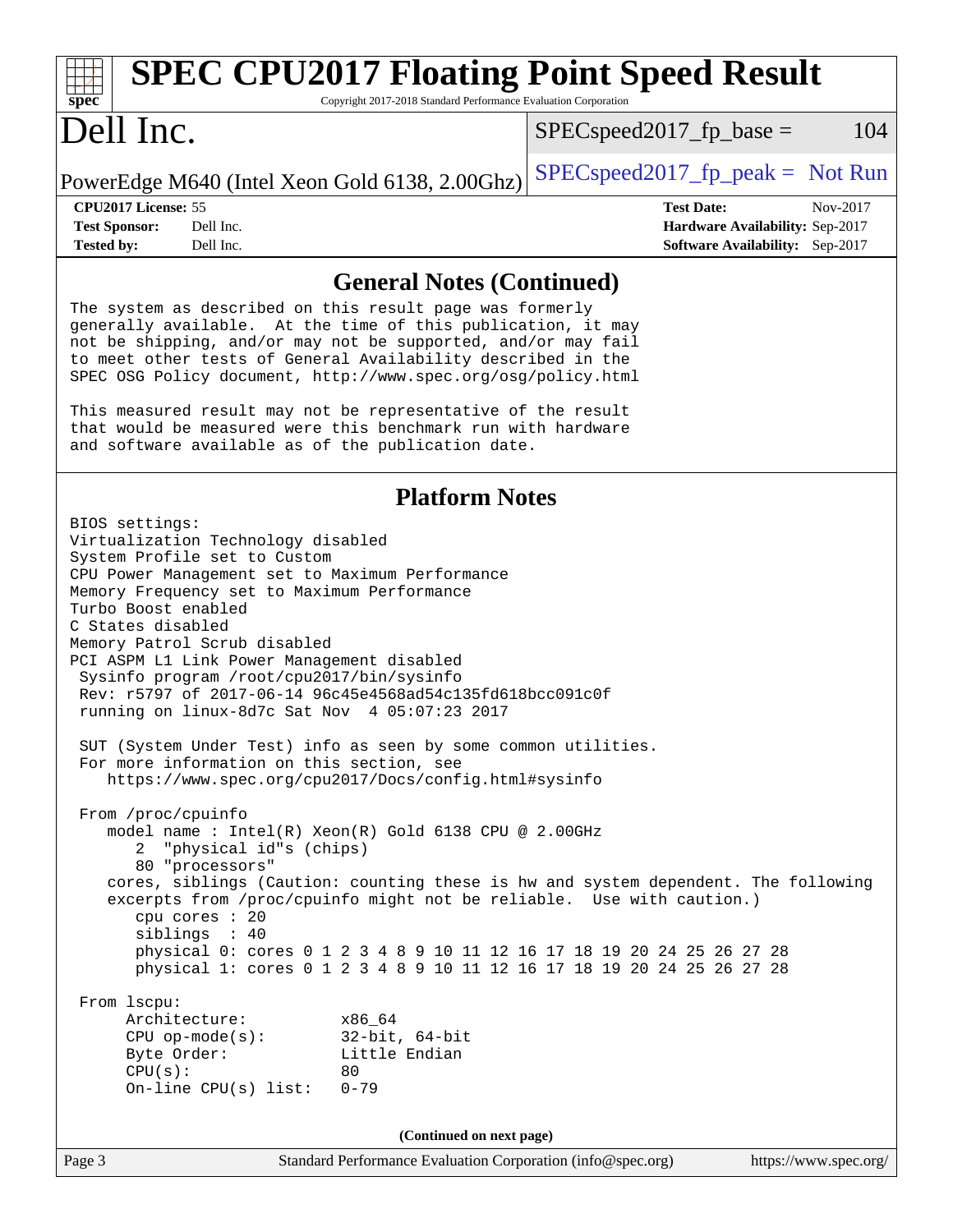| <b>SPEC CPU2017 Floating Point Speed Result</b><br>Copyright 2017-2018 Standard Performance Evaluation Corporation<br>spec <sup>®</sup>                                                                                                                                                                                                                                                                                                                                                                                                                                                                                                                                                                                                                                                                                                                                                                                                                                                                                                                                                                                                                                                                                                                                                                                                                                                                                                                                                                                                                                                                                                                                                                                                                                                                                                                                                                                                                                                                                                                                                   |                                                                                                                |
|-------------------------------------------------------------------------------------------------------------------------------------------------------------------------------------------------------------------------------------------------------------------------------------------------------------------------------------------------------------------------------------------------------------------------------------------------------------------------------------------------------------------------------------------------------------------------------------------------------------------------------------------------------------------------------------------------------------------------------------------------------------------------------------------------------------------------------------------------------------------------------------------------------------------------------------------------------------------------------------------------------------------------------------------------------------------------------------------------------------------------------------------------------------------------------------------------------------------------------------------------------------------------------------------------------------------------------------------------------------------------------------------------------------------------------------------------------------------------------------------------------------------------------------------------------------------------------------------------------------------------------------------------------------------------------------------------------------------------------------------------------------------------------------------------------------------------------------------------------------------------------------------------------------------------------------------------------------------------------------------------------------------------------------------------------------------------------------------|----------------------------------------------------------------------------------------------------------------|
| Dell Inc.                                                                                                                                                                                                                                                                                                                                                                                                                                                                                                                                                                                                                                                                                                                                                                                                                                                                                                                                                                                                                                                                                                                                                                                                                                                                                                                                                                                                                                                                                                                                                                                                                                                                                                                                                                                                                                                                                                                                                                                                                                                                                 | 104<br>$SPEC speed2017fp base =$                                                                               |
| PowerEdge M640 (Intel Xeon Gold 6138, 2.00Ghz)                                                                                                                                                                                                                                                                                                                                                                                                                                                                                                                                                                                                                                                                                                                                                                                                                                                                                                                                                                                                                                                                                                                                                                                                                                                                                                                                                                                                                                                                                                                                                                                                                                                                                                                                                                                                                                                                                                                                                                                                                                            | $SPEC speed2017_fp\_peak = Not Run$                                                                            |
| CPU2017 License: 55<br><b>Test Sponsor:</b><br>Dell Inc.<br><b>Tested by:</b><br>Dell Inc.                                                                                                                                                                                                                                                                                                                                                                                                                                                                                                                                                                                                                                                                                                                                                                                                                                                                                                                                                                                                                                                                                                                                                                                                                                                                                                                                                                                                                                                                                                                                                                                                                                                                                                                                                                                                                                                                                                                                                                                                | <b>Test Date:</b><br>Nov-2017<br>Hardware Availability: Sep-2017<br><b>Software Availability:</b> Sep-2017     |
|                                                                                                                                                                                                                                                                                                                                                                                                                                                                                                                                                                                                                                                                                                                                                                                                                                                                                                                                                                                                                                                                                                                                                                                                                                                                                                                                                                                                                                                                                                                                                                                                                                                                                                                                                                                                                                                                                                                                                                                                                                                                                           |                                                                                                                |
| <b>Platform Notes (Continued)</b>                                                                                                                                                                                                                                                                                                                                                                                                                                                                                                                                                                                                                                                                                                                                                                                                                                                                                                                                                                                                                                                                                                                                                                                                                                                                                                                                                                                                                                                                                                                                                                                                                                                                                                                                                                                                                                                                                                                                                                                                                                                         |                                                                                                                |
| $\overline{c}$<br>Thread( $s$ ) per core:<br>20<br>Core(s) per socket:<br>2<br>Socket(s):<br>2<br>NUMA $node(s)$ :<br>Vendor ID:<br>GenuineIntel<br>CPU family:<br>6<br>Model:<br>85<br>Model name:<br>Stepping:<br>4<br>CPU MHz:<br>1995.345<br>3990.69<br>BogoMIPS:<br>Virtualization:<br>$VT - x$<br>L1d cache:<br>32K<br>Lli cache:<br>32K<br>L2 cache:<br>1024K<br>L3 cache:<br>28160K<br>NUMA node0 CPU(s):<br>0, 2, 4, 6, 8, 10, 12, 14, 16, 18, 20, 22, 24, 26, 28, 30, 32, 34, 36, 38, 40, 42, 44, 46, 48, 50, 52, 54, 56, 58<br>, 60, 62, 64, 66, 68, 70, 72, 74, 76, 78<br>NUMA nodel CPU(s):<br>1, 3, 5, 7, 9, 11, 13, 15, 17, 19, 21, 23, 25, 27, 29, 31, 33, 35, 37, 39, 41, 43, 45, 47, 49, 51, 53, 55, 57, 59<br>, 61, 63, 65, 67, 69, 71, 73, 75, 77, 79<br>Flagg:<br>pat pse36 clflush dts acpi mmx fxsr sse sse2 ss ht tm pbe syscall nx pdpelgb rdtscp<br>lm constant_tsc art arch_perfmon pebs bts rep_good nopl xtopology nonstop_tsc<br>aperfmperf eagerfpu pni pclmulqdq dtes64 monitor ds_cpl vmx smx est tm2 ssse3 sdbg<br>fma cx16 xtpr pdcm pcid dca sse4_1 sse4_2 x2apic movbe popcnt tsc_deadline_timer aes<br>xsave avx f16c rdrand lahf_lm abm 3dnowprefetch ida arat epb pln pts dtherm intel_pt<br>tpr_shadow vnmi flexpriority ept vpid fsgsbase tsc_adjust bmil hle avx2 smep bmi2<br>erms invpcid rtm cqm mpx avx512f avx512dq rdseed adx smap clflushopt clwb avx512cd<br>avx512bw avx512vl xsaveopt xsavec xgetbvl cqm_llc cqm_occup_llc pku ospke<br>/proc/cpuinfo cache data<br>cache size : 28160 KB<br>From numactl --hardware WARNING: a numactl 'node' might or might not correspond to a<br>physical chip.<br>$available: 2 nodes (0-1)$<br>node 0 cpus: 0 2 4 6 8 10 12 14 16 18 20 22 24 26 28 30 32 34 36 38 40 42 44 46 48 50<br>52 54 56 58 60 62 64 66 68 70 72 74 76 78<br>node 0 size: 95335 MB<br>node 0 free: 92111 MB<br>node 1 cpus: 1 3 5 7 9 11 13 15 17 19 21 23 25 27 29 31 33 35 37 39 41 43 45 47 49 51<br>53 55 57 59 61 63 65 67 69 71 73 75 77 79<br>node 1 size: 96736 MB<br>node 1 free: 94846 MB<br>node distances: | $Intel(R)$ Xeon $(R)$ Gold 6138 CPU @ 2.00GHz<br>fpu vme de pse tsc msr pae mce cx8 apic sep mtrr pge mca cmov |
| (Continued on next page)                                                                                                                                                                                                                                                                                                                                                                                                                                                                                                                                                                                                                                                                                                                                                                                                                                                                                                                                                                                                                                                                                                                                                                                                                                                                                                                                                                                                                                                                                                                                                                                                                                                                                                                                                                                                                                                                                                                                                                                                                                                                  |                                                                                                                |
| Page 4<br>Standard Performance Evaluation Corporation (info@spec.org)                                                                                                                                                                                                                                                                                                                                                                                                                                                                                                                                                                                                                                                                                                                                                                                                                                                                                                                                                                                                                                                                                                                                                                                                                                                                                                                                                                                                                                                                                                                                                                                                                                                                                                                                                                                                                                                                                                                                                                                                                     | https://www.spec.org/                                                                                          |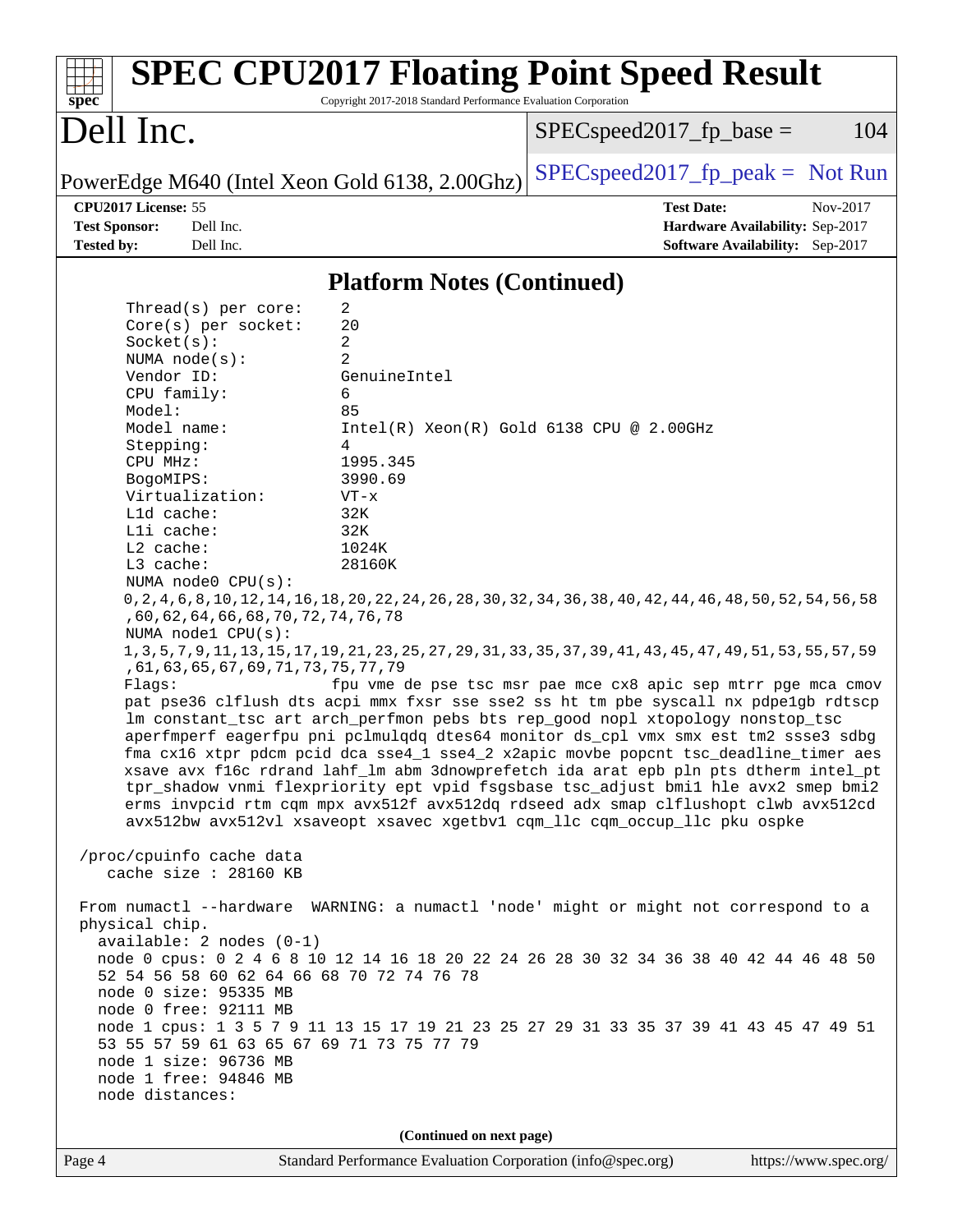| <b>SPEC CPU2017 Floating Point Speed Result</b><br>$spec^*$<br>Copyright 2017-2018 Standard Performance Evaluation Corporation                                                                                                                                                                                                                                                                                                                                                                                                                                                                                                                                                                                                                                                                                                                                                                                                                                                                                                                                                                                                                                                                                                                                                                                                                                                                              |                                                                                                     |  |
|-------------------------------------------------------------------------------------------------------------------------------------------------------------------------------------------------------------------------------------------------------------------------------------------------------------------------------------------------------------------------------------------------------------------------------------------------------------------------------------------------------------------------------------------------------------------------------------------------------------------------------------------------------------------------------------------------------------------------------------------------------------------------------------------------------------------------------------------------------------------------------------------------------------------------------------------------------------------------------------------------------------------------------------------------------------------------------------------------------------------------------------------------------------------------------------------------------------------------------------------------------------------------------------------------------------------------------------------------------------------------------------------------------------|-----------------------------------------------------------------------------------------------------|--|
| Dell Inc.                                                                                                                                                                                                                                                                                                                                                                                                                                                                                                                                                                                                                                                                                                                                                                                                                                                                                                                                                                                                                                                                                                                                                                                                                                                                                                                                                                                                   | 104<br>$SPEC speed2017fp base =$                                                                    |  |
| PowerEdge M640 (Intel Xeon Gold 6138, 2.00Ghz)                                                                                                                                                                                                                                                                                                                                                                                                                                                                                                                                                                                                                                                                                                                                                                                                                                                                                                                                                                                                                                                                                                                                                                                                                                                                                                                                                              | $SPEC speed2017_fp\_peak = Not Run$                                                                 |  |
| CPU2017 License: 55<br><b>Test Sponsor:</b><br>Dell Inc.<br><b>Tested by:</b><br>Dell Inc.                                                                                                                                                                                                                                                                                                                                                                                                                                                                                                                                                                                                                                                                                                                                                                                                                                                                                                                                                                                                                                                                                                                                                                                                                                                                                                                  | <b>Test Date:</b><br>Nov-2017<br>Hardware Availability: Sep-2017<br>Software Availability: Sep-2017 |  |
| <b>Platform Notes (Continued)</b>                                                                                                                                                                                                                                                                                                                                                                                                                                                                                                                                                                                                                                                                                                                                                                                                                                                                                                                                                                                                                                                                                                                                                                                                                                                                                                                                                                           |                                                                                                     |  |
| node<br>$\overline{0}$<br>$\mathbf{1}$<br>0:<br>10<br>21<br>1:<br>21<br>10<br>From /proc/meminfo<br>MemTotal:<br>196682072 kB<br>HugePages_Total:<br>0<br>2048 kB<br>Hugepagesize:<br>From /etc/*release* /etc/*version*<br>SuSE-release:<br>SUSE Linux Enterprise Server 12 (x86_64)<br>$VERSION = 12$<br>PATCHLEVEL = 3<br># This file is deprecated and will be removed in a future service pack or release.<br># Please check /etc/os-release for details about this release.<br>os-release:<br>NAME="SLES"<br>VERSION="12-SP3"<br>VERSION_ID="12.3"<br>PRETTY_NAME="SUSE Linux Enterprise Server 12 SP3"<br>ID="sles"<br>$ANSI$ _COLOR=" $0:32$ "<br>CPE_NAME="cpe:/o:suse:sles:12:sp3"<br>uname $-a$ :<br>Linux linux-8d7c 4.4.70-2-default #1 SMP Wed Jun 7 15:12:06 UTC 2017 (4502c76) x86_64<br>x86_64 x86_64 GNU/Linux<br>run-level $3$ Nov $4$ 02:28<br>SPEC is set to: /root/cpu2017<br>Filesystem<br>Size Used Avail Use% Mounted on<br>Type<br>/dev/sda3<br>btrfs 855G<br>28G 828G<br>$4\%$ /<br>Additional information from dmidecode follows. WARNING: Use caution when you interpret<br>this section. The 'dmidecode' program reads system data which is "intended to allow<br>hardware to be accurately determined", but the intent may not be met, as there are<br>frequent changes to hardware, firmware, and the "DMTF SMBIOS" standard.<br>BIOS Dell Inc. 1.0.0 08/10/2017<br>Memory: |                                                                                                     |  |
| 12x 00AD00B300AD HMA82GR7AFR8N-VK 16 GB 2 rank 2666<br>4x Not Specified Not Specified                                                                                                                                                                                                                                                                                                                                                                                                                                                                                                                                                                                                                                                                                                                                                                                                                                                                                                                                                                                                                                                                                                                                                                                                                                                                                                                       |                                                                                                     |  |
| (End of data from sysinfo program)                                                                                                                                                                                                                                                                                                                                                                                                                                                                                                                                                                                                                                                                                                                                                                                                                                                                                                                                                                                                                                                                                                                                                                                                                                                                                                                                                                          |                                                                                                     |  |
|                                                                                                                                                                                                                                                                                                                                                                                                                                                                                                                                                                                                                                                                                                                                                                                                                                                                                                                                                                                                                                                                                                                                                                                                                                                                                                                                                                                                             |                                                                                                     |  |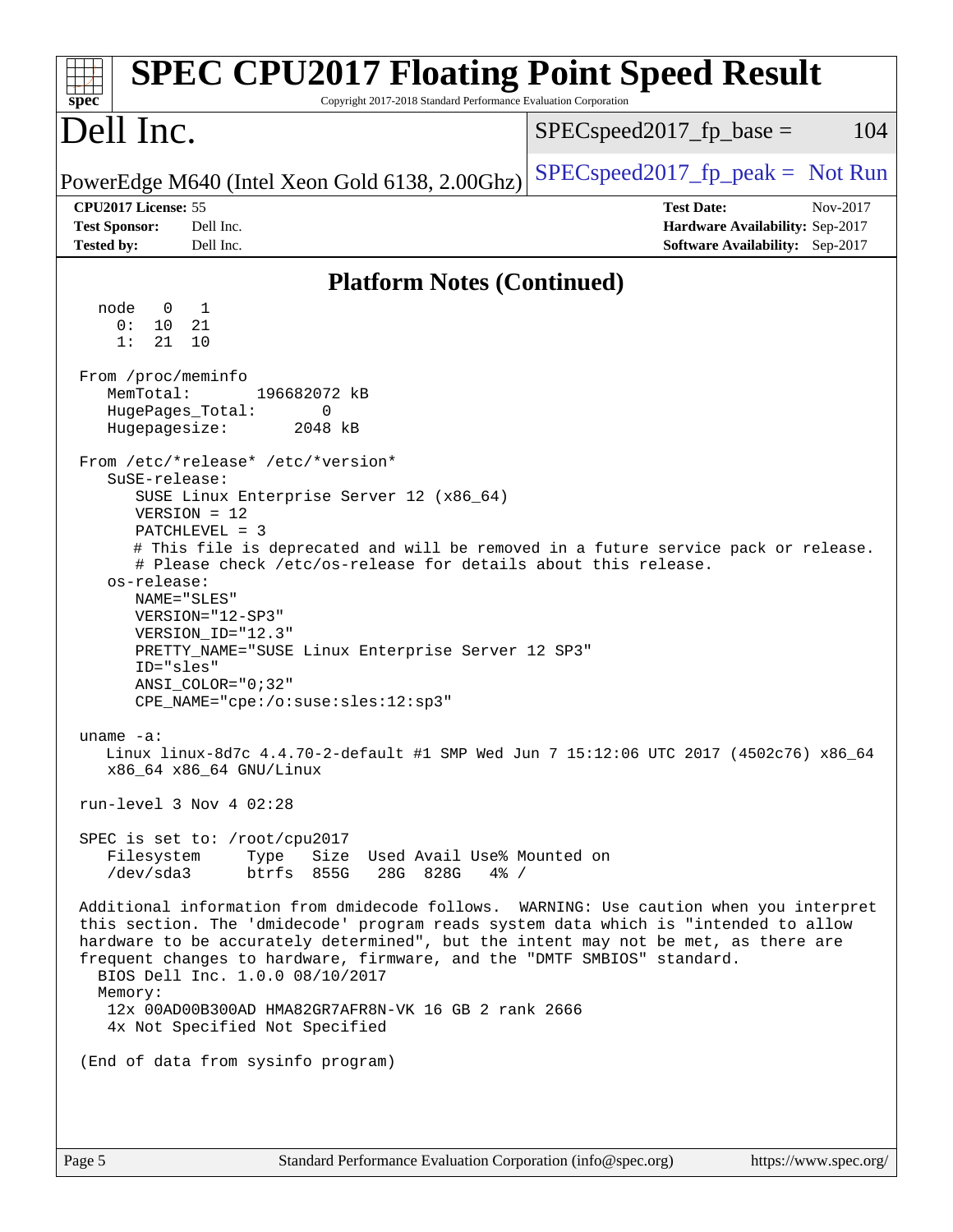| <b>SPEC CPU2017 Floating Point Speed Result</b><br>Copyright 2017-2018 Standard Performance Evaluation Corporation<br>$spec^*$                 |                                                                                                            |  |
|------------------------------------------------------------------------------------------------------------------------------------------------|------------------------------------------------------------------------------------------------------------|--|
| Dell Inc.                                                                                                                                      | $SPEC speed2017_fp\_base =$<br>104                                                                         |  |
| PowerEdge M640 (Intel Xeon Gold 6138, 2.00Ghz)                                                                                                 | $SPEC speed2017_fp\_peak = Not Run$                                                                        |  |
| CPU2017 License: 55<br><b>Test Sponsor:</b><br>Dell Inc.<br><b>Tested by:</b><br>Dell Inc.                                                     | <b>Test Date:</b><br>Nov-2017<br>Hardware Availability: Sep-2017<br><b>Software Availability:</b> Sep-2017 |  |
| <b>Compiler Version Notes</b>                                                                                                                  |                                                                                                            |  |
| 619.1bm_s(base) 638.imagick_s(base) 644.nab_s(base)                                                                                            |                                                                                                            |  |
| icc (ICC) 18.0.0 20170811<br>Copyright (C) 1985-2017 Intel Corporation. All rights reserved.                                                   |                                                                                                            |  |
| FC 607.cactuBSSN_s(base)                                                                                                                       |                                                                                                            |  |
| icpc (ICC) 18.0.0 20170811<br>Copyright (C) 1985-2017 Intel Corporation. All rights reserved.<br>icc (ICC) 18.0.0 20170811                     |                                                                                                            |  |
| Copyright (C) 1985-2017 Intel Corporation.<br>ifort (IFORT) 18.0.0 20170811<br>Copyright (C) 1985-2017 Intel Corporation. All rights reserved. | All rights reserved.                                                                                       |  |
| FC 603.bwaves_s(base) 649.fotonik3d_s(base) 654.roms_s(base)                                                                                   |                                                                                                            |  |
| ifort (IFORT) 18.0.0 20170811<br>Copyright (C) 1985-2017 Intel Corporation. All rights reserved.                                               |                                                                                                            |  |
| $CC$ 621.wrf_s(base) 627.cam4_s(base) 628.pop2_s(base)                                                                                         |                                                                                                            |  |
| ifort (IFORT) 18.0.0 20170811<br>Copyright (C) 1985-2017 Intel Corporation. All rights reserved.<br>icc (ICC) 18.0.0 20170811                  |                                                                                                            |  |
| Copyright (C) 1985-2017 Intel Corporation. All rights reserved.                                                                                |                                                                                                            |  |
| <b>Base Compiler Invocation</b>                                                                                                                |                                                                                                            |  |
| C benchmarks:<br>icc                                                                                                                           |                                                                                                            |  |
| Fortran benchmarks:<br>ifort                                                                                                                   |                                                                                                            |  |
| Benchmarks using both Fortran and C:<br>ifort icc                                                                                              |                                                                                                            |  |
|                                                                                                                                                |                                                                                                            |  |

**(Continued on next page)**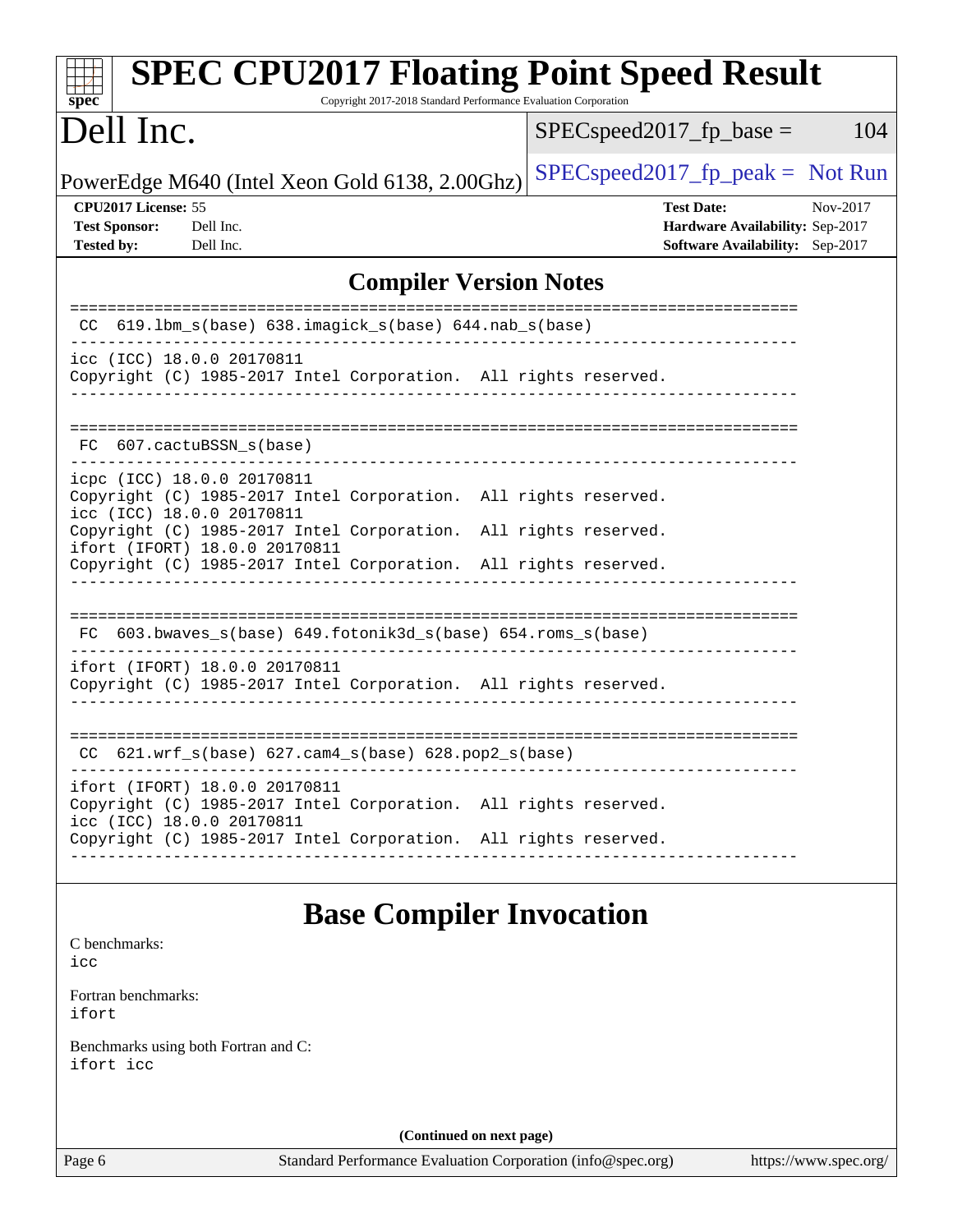### **[spec](http://www.spec.org/) [SPEC CPU2017 Floating Point Speed Result](http://www.spec.org/auto/cpu2017/Docs/result-fields.html#SPECCPU2017FloatingPointSpeedResult)** Copyright 2017-2018 Standard Performance Evaluation Corporation Dell Inc. PowerEdge M640 (Intel Xeon Gold 6138, 2.00Ghz)  $\left| \frac{\text{SPECspeed2017\_fp\_peak}}{\text{P}} \right| = \text{Not Run}$  $SPEC speed2017_fp\_base = 104$ **[CPU2017 License:](http://www.spec.org/auto/cpu2017/Docs/result-fields.html#CPU2017License)** 55 **[Test Date:](http://www.spec.org/auto/cpu2017/Docs/result-fields.html#TestDate)** Nov-2017 **[Test Sponsor:](http://www.spec.org/auto/cpu2017/Docs/result-fields.html#TestSponsor)** Dell Inc. **[Hardware Availability:](http://www.spec.org/auto/cpu2017/Docs/result-fields.html#HardwareAvailability)** Sep-2017 **[Tested by:](http://www.spec.org/auto/cpu2017/Docs/result-fields.html#Testedby)** Dell Inc. **[Software Availability:](http://www.spec.org/auto/cpu2017/Docs/result-fields.html#SoftwareAvailability)** Sep-2017

# **[Base Compiler Invocation \(Continued\)](http://www.spec.org/auto/cpu2017/Docs/result-fields.html#BaseCompilerInvocation)**

[Benchmarks using Fortran, C, and C++:](http://www.spec.org/auto/cpu2017/Docs/result-fields.html#BenchmarksusingFortranCandCXX) [icpc](http://www.spec.org/cpu2017/results/res2018q1/cpu2017-20180205-03328.flags.html#user_CC_CXX_FCbase_intel_icpc_18.0_c510b6838c7f56d33e37e94d029a35b4a7bccf4766a728ee175e80a419847e808290a9b78be685c44ab727ea267ec2f070ec5dc83b407c0218cded6866a35d07) [icc](http://www.spec.org/cpu2017/results/res2018q1/cpu2017-20180205-03328.flags.html#user_CC_CXX_FCbase_intel_icc_18.0_66fc1ee009f7361af1fbd72ca7dcefbb700085f36577c54f309893dd4ec40d12360134090235512931783d35fd58c0460139e722d5067c5574d8eaf2b3e37e92) [ifort](http://www.spec.org/cpu2017/results/res2018q1/cpu2017-20180205-03328.flags.html#user_CC_CXX_FCbase_intel_ifort_18.0_8111460550e3ca792625aed983ce982f94888b8b503583aa7ba2b8303487b4d8a21a13e7191a45c5fd58ff318f48f9492884d4413fa793fd88dd292cad7027ca)

## **[Base Portability Flags](http://www.spec.org/auto/cpu2017/Docs/result-fields.html#BasePortabilityFlags)**

 603.bwaves\_s: [-DSPEC\\_LP64](http://www.spec.org/cpu2017/results/res2018q1/cpu2017-20180205-03328.flags.html#suite_basePORTABILITY603_bwaves_s_DSPEC_LP64) 607.cactuBSSN\_s: [-DSPEC\\_LP64](http://www.spec.org/cpu2017/results/res2018q1/cpu2017-20180205-03328.flags.html#suite_basePORTABILITY607_cactuBSSN_s_DSPEC_LP64) 619.lbm\_s: [-DSPEC\\_LP64](http://www.spec.org/cpu2017/results/res2018q1/cpu2017-20180205-03328.flags.html#suite_basePORTABILITY619_lbm_s_DSPEC_LP64) 621.wrf\_s: [-DSPEC\\_LP64](http://www.spec.org/cpu2017/results/res2018q1/cpu2017-20180205-03328.flags.html#suite_basePORTABILITY621_wrf_s_DSPEC_LP64) [-DSPEC\\_CASE\\_FLAG](http://www.spec.org/cpu2017/results/res2018q1/cpu2017-20180205-03328.flags.html#b621.wrf_s_baseCPORTABILITY_DSPEC_CASE_FLAG) [-convert big\\_endian](http://www.spec.org/cpu2017/results/res2018q1/cpu2017-20180205-03328.flags.html#user_baseFPORTABILITY621_wrf_s_convert_big_endian_c3194028bc08c63ac5d04de18c48ce6d347e4e562e8892b8bdbdc0214820426deb8554edfa529a3fb25a586e65a3d812c835984020483e7e73212c4d31a38223) 627.cam4\_s: [-DSPEC\\_LP64](http://www.spec.org/cpu2017/results/res2018q1/cpu2017-20180205-03328.flags.html#suite_basePORTABILITY627_cam4_s_DSPEC_LP64) [-DSPEC\\_CASE\\_FLAG](http://www.spec.org/cpu2017/results/res2018q1/cpu2017-20180205-03328.flags.html#b627.cam4_s_baseCPORTABILITY_DSPEC_CASE_FLAG) 628.pop2\_s: [-DSPEC\\_LP64](http://www.spec.org/cpu2017/results/res2018q1/cpu2017-20180205-03328.flags.html#suite_basePORTABILITY628_pop2_s_DSPEC_LP64) [-DSPEC\\_CASE\\_FLAG](http://www.spec.org/cpu2017/results/res2018q1/cpu2017-20180205-03328.flags.html#b628.pop2_s_baseCPORTABILITY_DSPEC_CASE_FLAG) [-convert big\\_endian](http://www.spec.org/cpu2017/results/res2018q1/cpu2017-20180205-03328.flags.html#user_baseFPORTABILITY628_pop2_s_convert_big_endian_c3194028bc08c63ac5d04de18c48ce6d347e4e562e8892b8bdbdc0214820426deb8554edfa529a3fb25a586e65a3d812c835984020483e7e73212c4d31a38223) [-assume byterecl](http://www.spec.org/cpu2017/results/res2018q1/cpu2017-20180205-03328.flags.html#user_baseFPORTABILITY628_pop2_s_assume_byterecl_7e47d18b9513cf18525430bbf0f2177aa9bf368bc7a059c09b2c06a34b53bd3447c950d3f8d6c70e3faf3a05c8557d66a5798b567902e8849adc142926523472) 638.imagick\_s: [-DSPEC\\_LP64](http://www.spec.org/cpu2017/results/res2018q1/cpu2017-20180205-03328.flags.html#suite_basePORTABILITY638_imagick_s_DSPEC_LP64) 644.nab\_s: [-DSPEC\\_LP64](http://www.spec.org/cpu2017/results/res2018q1/cpu2017-20180205-03328.flags.html#suite_basePORTABILITY644_nab_s_DSPEC_LP64) 649.fotonik3d\_s: [-DSPEC\\_LP64](http://www.spec.org/cpu2017/results/res2018q1/cpu2017-20180205-03328.flags.html#suite_basePORTABILITY649_fotonik3d_s_DSPEC_LP64) 654.roms\_s: [-DSPEC\\_LP64](http://www.spec.org/cpu2017/results/res2018q1/cpu2017-20180205-03328.flags.html#suite_basePORTABILITY654_roms_s_DSPEC_LP64)

## **[Base Optimization Flags](http://www.spec.org/auto/cpu2017/Docs/result-fields.html#BaseOptimizationFlags)**

#### [C benchmarks](http://www.spec.org/auto/cpu2017/Docs/result-fields.html#Cbenchmarks): [-xCORE-AVX512](http://www.spec.org/cpu2017/results/res2018q1/cpu2017-20180205-03328.flags.html#user_CCbase_f-xCORE-AVX512) [-ipo](http://www.spec.org/cpu2017/results/res2018q1/cpu2017-20180205-03328.flags.html#user_CCbase_f-ipo) [-O3](http://www.spec.org/cpu2017/results/res2018q1/cpu2017-20180205-03328.flags.html#user_CCbase_f-O3) [-no-prec-div](http://www.spec.org/cpu2017/results/res2018q1/cpu2017-20180205-03328.flags.html#user_CCbase_f-no-prec-div) [-qopt-prefetch](http://www.spec.org/cpu2017/results/res2018q1/cpu2017-20180205-03328.flags.html#user_CCbase_f-qopt-prefetch) [-ffinite-math-only](http://www.spec.org/cpu2017/results/res2018q1/cpu2017-20180205-03328.flags.html#user_CCbase_f_finite_math_only_cb91587bd2077682c4b38af759c288ed7c732db004271a9512da14a4f8007909a5f1427ecbf1a0fb78ff2a814402c6114ac565ca162485bbcae155b5e4258871) [-qopt-mem-layout-trans=3](http://www.spec.org/cpu2017/results/res2018q1/cpu2017-20180205-03328.flags.html#user_CCbase_f-qopt-mem-layout-trans_de80db37974c74b1f0e20d883f0b675c88c3b01e9d123adea9b28688d64333345fb62bc4a798493513fdb68f60282f9a726aa07f478b2f7113531aecce732043) [-qopenmp](http://www.spec.org/cpu2017/results/res2018q1/cpu2017-20180205-03328.flags.html#user_CCbase_qopenmp_16be0c44f24f464004c6784a7acb94aca937f053568ce72f94b139a11c7c168634a55f6653758ddd83bcf7b8463e8028bb0b48b77bcddc6b78d5d95bb1df2967) [-DSPEC\\_OPENMP](http://www.spec.org/cpu2017/results/res2018q1/cpu2017-20180205-03328.flags.html#suite_CCbase_DSPEC_OPENMP) [Fortran benchmarks](http://www.spec.org/auto/cpu2017/Docs/result-fields.html#Fortranbenchmarks): [-DSPEC\\_OPENMP](http://www.spec.org/cpu2017/results/res2018q1/cpu2017-20180205-03328.flags.html#suite_FCbase_DSPEC_OPENMP) [-xCORE-AVX512](http://www.spec.org/cpu2017/results/res2018q1/cpu2017-20180205-03328.flags.html#user_FCbase_f-xCORE-AVX512) [-ipo](http://www.spec.org/cpu2017/results/res2018q1/cpu2017-20180205-03328.flags.html#user_FCbase_f-ipo) [-O3](http://www.spec.org/cpu2017/results/res2018q1/cpu2017-20180205-03328.flags.html#user_FCbase_f-O3) [-no-prec-div](http://www.spec.org/cpu2017/results/res2018q1/cpu2017-20180205-03328.flags.html#user_FCbase_f-no-prec-div) [-qopt-prefetch](http://www.spec.org/cpu2017/results/res2018q1/cpu2017-20180205-03328.flags.html#user_FCbase_f-qopt-prefetch) [-ffinite-math-only](http://www.spec.org/cpu2017/results/res2018q1/cpu2017-20180205-03328.flags.html#user_FCbase_f_finite_math_only_cb91587bd2077682c4b38af759c288ed7c732db004271a9512da14a4f8007909a5f1427ecbf1a0fb78ff2a814402c6114ac565ca162485bbcae155b5e4258871) [-qopt-mem-layout-trans=3](http://www.spec.org/cpu2017/results/res2018q1/cpu2017-20180205-03328.flags.html#user_FCbase_f-qopt-mem-layout-trans_de80db37974c74b1f0e20d883f0b675c88c3b01e9d123adea9b28688d64333345fb62bc4a798493513fdb68f60282f9a726aa07f478b2f7113531aecce732043) [-qopenmp](http://www.spec.org/cpu2017/results/res2018q1/cpu2017-20180205-03328.flags.html#user_FCbase_qopenmp_16be0c44f24f464004c6784a7acb94aca937f053568ce72f94b139a11c7c168634a55f6653758ddd83bcf7b8463e8028bb0b48b77bcddc6b78d5d95bb1df2967) [-nostandard-realloc-lhs](http://www.spec.org/cpu2017/results/res2018q1/cpu2017-20180205-03328.flags.html#user_FCbase_f_2003_std_realloc_82b4557e90729c0f113870c07e44d33d6f5a304b4f63d4c15d2d0f1fab99f5daaed73bdb9275d9ae411527f28b936061aa8b9c8f2d63842963b95c9dd6426b8a) [-align array32byte](http://www.spec.org/cpu2017/results/res2018q1/cpu2017-20180205-03328.flags.html#user_FCbase_align_array32byte_b982fe038af199962ba9a80c053b8342c548c85b40b8e86eb3cc33dee0d7986a4af373ac2d51c3f7cf710a18d62fdce2948f201cd044323541f22fc0fffc51b6) [Benchmarks using both Fortran and C](http://www.spec.org/auto/cpu2017/Docs/result-fields.html#BenchmarksusingbothFortranandC): [-xCORE-AVX512](http://www.spec.org/cpu2017/results/res2018q1/cpu2017-20180205-03328.flags.html#user_CC_FCbase_f-xCORE-AVX512) [-ipo](http://www.spec.org/cpu2017/results/res2018q1/cpu2017-20180205-03328.flags.html#user_CC_FCbase_f-ipo) [-O3](http://www.spec.org/cpu2017/results/res2018q1/cpu2017-20180205-03328.flags.html#user_CC_FCbase_f-O3) [-no-prec-div](http://www.spec.org/cpu2017/results/res2018q1/cpu2017-20180205-03328.flags.html#user_CC_FCbase_f-no-prec-div) [-qopt-prefetch](http://www.spec.org/cpu2017/results/res2018q1/cpu2017-20180205-03328.flags.html#user_CC_FCbase_f-qopt-prefetch) [-ffinite-math-only](http://www.spec.org/cpu2017/results/res2018q1/cpu2017-20180205-03328.flags.html#user_CC_FCbase_f_finite_math_only_cb91587bd2077682c4b38af759c288ed7c732db004271a9512da14a4f8007909a5f1427ecbf1a0fb78ff2a814402c6114ac565ca162485bbcae155b5e4258871) [-qopt-mem-layout-trans=3](http://www.spec.org/cpu2017/results/res2018q1/cpu2017-20180205-03328.flags.html#user_CC_FCbase_f-qopt-mem-layout-trans_de80db37974c74b1f0e20d883f0b675c88c3b01e9d123adea9b28688d64333345fb62bc4a798493513fdb68f60282f9a726aa07f478b2f7113531aecce732043) [-qopenmp](http://www.spec.org/cpu2017/results/res2018q1/cpu2017-20180205-03328.flags.html#user_CC_FCbase_qopenmp_16be0c44f24f464004c6784a7acb94aca937f053568ce72f94b139a11c7c168634a55f6653758ddd83bcf7b8463e8028bb0b48b77bcddc6b78d5d95bb1df2967) [-DSPEC\\_OPENMP](http://www.spec.org/cpu2017/results/res2018q1/cpu2017-20180205-03328.flags.html#suite_CC_FCbase_DSPEC_OPENMP) [-nostandard-realloc-lhs](http://www.spec.org/cpu2017/results/res2018q1/cpu2017-20180205-03328.flags.html#user_CC_FCbase_f_2003_std_realloc_82b4557e90729c0f113870c07e44d33d6f5a304b4f63d4c15d2d0f1fab99f5daaed73bdb9275d9ae411527f28b936061aa8b9c8f2d63842963b95c9dd6426b8a) [-align array32byte](http://www.spec.org/cpu2017/results/res2018q1/cpu2017-20180205-03328.flags.html#user_CC_FCbase_align_array32byte_b982fe038af199962ba9a80c053b8342c548c85b40b8e86eb3cc33dee0d7986a4af373ac2d51c3f7cf710a18d62fdce2948f201cd044323541f22fc0fffc51b6) [Benchmarks using Fortran, C, and C++:](http://www.spec.org/auto/cpu2017/Docs/result-fields.html#BenchmarksusingFortranCandCXX) [-xCORE-AVX512](http://www.spec.org/cpu2017/results/res2018q1/cpu2017-20180205-03328.flags.html#user_CC_CXX_FCbase_f-xCORE-AVX512) [-ipo](http://www.spec.org/cpu2017/results/res2018q1/cpu2017-20180205-03328.flags.html#user_CC_CXX_FCbase_f-ipo) [-O3](http://www.spec.org/cpu2017/results/res2018q1/cpu2017-20180205-03328.flags.html#user_CC_CXX_FCbase_f-O3) [-no-prec-div](http://www.spec.org/cpu2017/results/res2018q1/cpu2017-20180205-03328.flags.html#user_CC_CXX_FCbase_f-no-prec-div) [-qopt-prefetch](http://www.spec.org/cpu2017/results/res2018q1/cpu2017-20180205-03328.flags.html#user_CC_CXX_FCbase_f-qopt-prefetch)

[-ffinite-math-only](http://www.spec.org/cpu2017/results/res2018q1/cpu2017-20180205-03328.flags.html#user_CC_CXX_FCbase_f_finite_math_only_cb91587bd2077682c4b38af759c288ed7c732db004271a9512da14a4f8007909a5f1427ecbf1a0fb78ff2a814402c6114ac565ca162485bbcae155b5e4258871) [-qopt-mem-layout-trans=3](http://www.spec.org/cpu2017/results/res2018q1/cpu2017-20180205-03328.flags.html#user_CC_CXX_FCbase_f-qopt-mem-layout-trans_de80db37974c74b1f0e20d883f0b675c88c3b01e9d123adea9b28688d64333345fb62bc4a798493513fdb68f60282f9a726aa07f478b2f7113531aecce732043) [-qopenmp](http://www.spec.org/cpu2017/results/res2018q1/cpu2017-20180205-03328.flags.html#user_CC_CXX_FCbase_qopenmp_16be0c44f24f464004c6784a7acb94aca937f053568ce72f94b139a11c7c168634a55f6653758ddd83bcf7b8463e8028bb0b48b77bcddc6b78d5d95bb1df2967) [-DSPEC\\_OPENMP](http://www.spec.org/cpu2017/results/res2018q1/cpu2017-20180205-03328.flags.html#suite_CC_CXX_FCbase_DSPEC_OPENMP) [-nostandard-realloc-lhs](http://www.spec.org/cpu2017/results/res2018q1/cpu2017-20180205-03328.flags.html#user_CC_CXX_FCbase_f_2003_std_realloc_82b4557e90729c0f113870c07e44d33d6f5a304b4f63d4c15d2d0f1fab99f5daaed73bdb9275d9ae411527f28b936061aa8b9c8f2d63842963b95c9dd6426b8a) [-align array32byte](http://www.spec.org/cpu2017/results/res2018q1/cpu2017-20180205-03328.flags.html#user_CC_CXX_FCbase_align_array32byte_b982fe038af199962ba9a80c053b8342c548c85b40b8e86eb3cc33dee0d7986a4af373ac2d51c3f7cf710a18d62fdce2948f201cd044323541f22fc0fffc51b6)